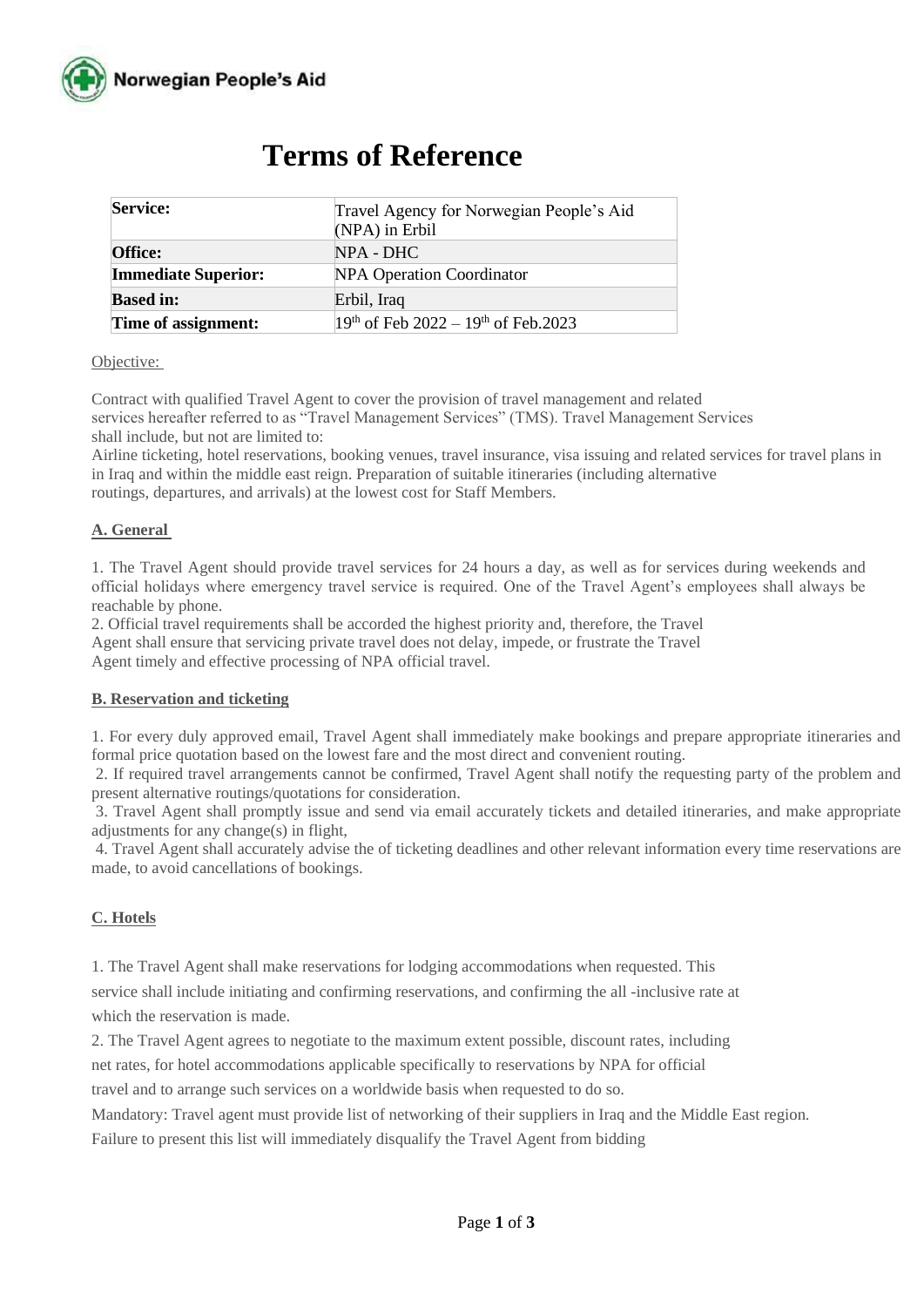#### D. Other Services

1. The Travel Agent shall provide travelers with advice on necessary on health/visa requirements, including types of inoculations/documents and vaccinations either required or suggested for travel to certain countries or areas.

2. Travel Agent shall indicate any special features, programs, or services that would be beneficial to NPA and its travelers (e.g. visa processing, "Meet and Greet", Lost baggage follow-up, insurance, preferred seating arrangements).

## **E. Traveler's Profiles**

The Travel Agent shall maintain computerized profiles of all frequent travelers, as designated or defined from time to time by NPA, setting forth the traveler's preferences regarding airlines, hotels, seating and meal requirements, passport and credit card information, and such other information as is useful to facilitate such travelers travel arrangements.

## **F. Ticket Delivery**

The Travel Agent shall deliver tickets, based upon proper authority from NPA in case of official travel, itineraries, boarding passes (where available) and other travel documents as determined necessary by NPA. Tickets shall routinely be provided not earlier than one or two days in advance of travel unless required otherwise. The Travel Agent shall issue and email ticket and all related documents immediately after approval from NPA personnel.